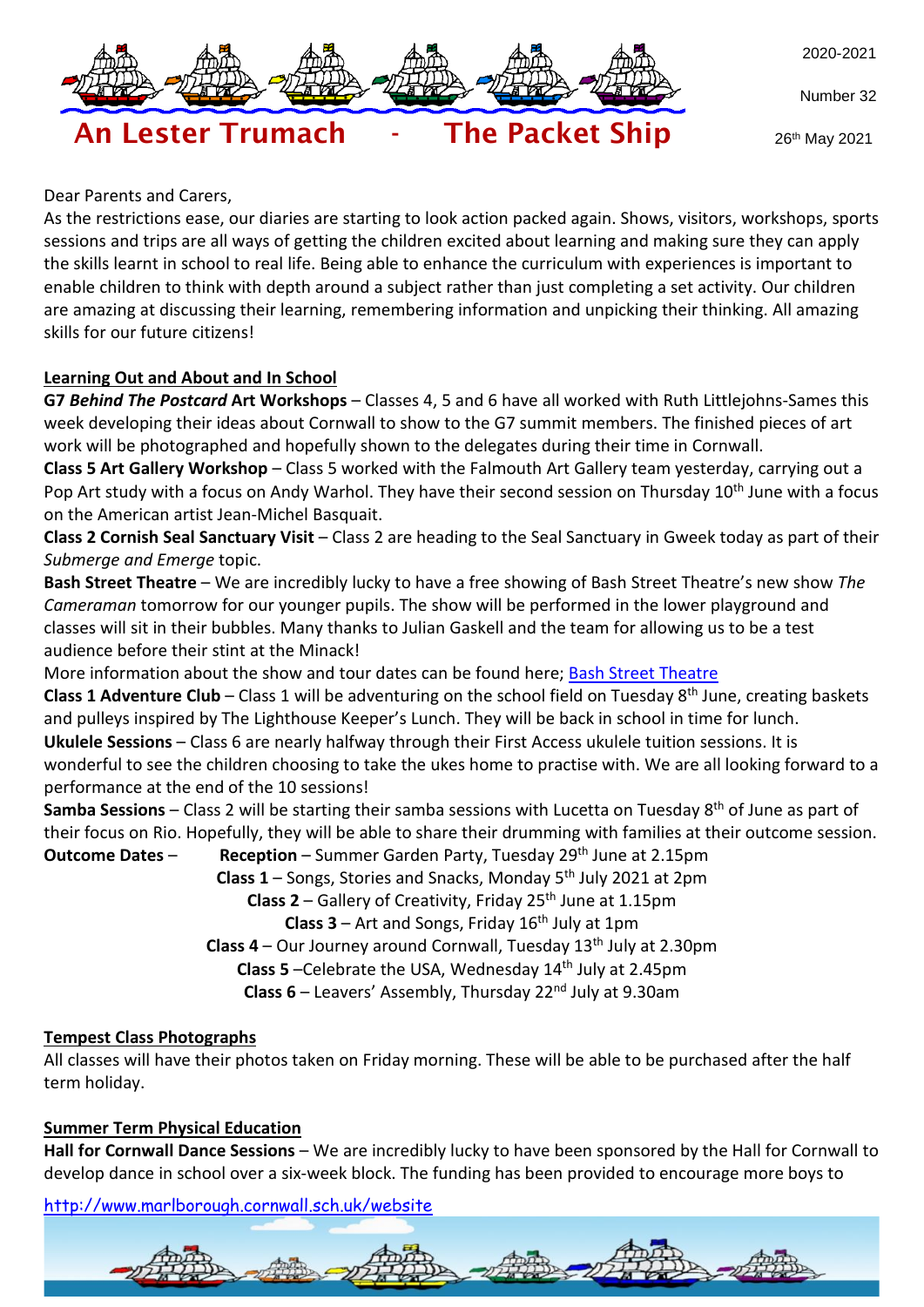have a go at dance. Therefore, Rob Mennear will be working with all of Class 5 on Wednesday afternoons and will then hold an **All Boys Dance** club for boys from Class 4 and Class 5. Hopefully, we will be able to open it up to other classes once guidelines change.

**Class 5 Swimming Sessions** – Class 5 are swimming every day this week. As their sessions are from 9am to 10am they can be dropped off at Ships and Castles from 8.30am, where Mrs Gall will meet them at the front of the building.

**Rugby Cubs** – Our younger children have had a taster session with Rob from Rugby Cubs, learning ball skills, developing accuracy and having fun keeping fit! Rugby Cubs sessions are now happening on our school field on Saturday mornings and are proving to be very popular. You can get a 10% discount as a Marlborough pupil or sibling. Please join the waiting list if you would like to join as Rob is happy to run additional sessions if there is enough interest. <https://www.rugbycubs.com/booking>

#### **Book Donation**

The Rotary Club have kindly donated a book for each of our children in Class 4, 5 and 6. The book is entitled *Watch out! A child's guide to everyday dangers.* Teachers from these classes will be able to hand the books out to parents, who may want to look through the book first before sharing it with their child as some of the issues will need to be handled sensitively.

#### **Covid Cases, Symptoms and Testing**

Please get a PCR test as soon as possible if you have any of these symptoms:

- a high temperature
- a new, continuous cough
- a loss or change to your sense of smell or taste

You and anyone you live with should stay at home until you get your test result. Only leave your home to have a test. Anyone in your childcare or support bubble should also stay at home if you have been in close contact with them since your symptoms started or during the 48 hours before they started.

Please continue to inform the office if your child shows symptoms of Covid-19, is being tested, is awaiting a test result and the outcome of the test.

Please continue to inform the office if someone in your household has symptoms and the result of the Covid test. All household members need to isolate if someone displays symptoms.

## **Free School Meals provision during May half term**

Cornwall Council will be funding vouchers for pupils in receipt of Free School Meals during the half term holiday. Kieran, from the school office, will be messaging parents with details of how access these vouchers.

#### **School Uniform**

Our second hand uniform will be available at the end of the day on Thursday.

#### **Congratulations!**

Ryan, our Plymouth Argyle Sports Coach and Breakfast Club leader, and his partner Katy welcomed their little boy, Oliver, into the world on Thursday. Many congratulations from us all!

#### **Reminders of Mariners' activities for parents and families**

**Mariners Roulette**. You can be matched with two other parents to arrange a mutually convenient coffee, beer or swim! Sign up here via *[bit.ly/mariners\\_roulette](http://bit.ly/mariners_roulette)*

**Early Bird Breakfast Beach Meet-Up** – Families can meet on the beach from 7.30am. Many thanks to Stones Bakery for kindly donating pastries. Places are available to book via the Eventbrite link emailed to parents. Thursday 27th May – Class 1 early bird beach meet up, sign up link sent via email

Thursday 10th June – Class 4 early bird beach meet up, sign up link sent via email.

Tuesday 15th June - Class 5 early bird beach meet up, sign up link sent via email.

Fri 18th Jun - Mariners in-person morning meeting after drop off, at the school field

<http://www.marlborough.cornwall.sch.uk/website>